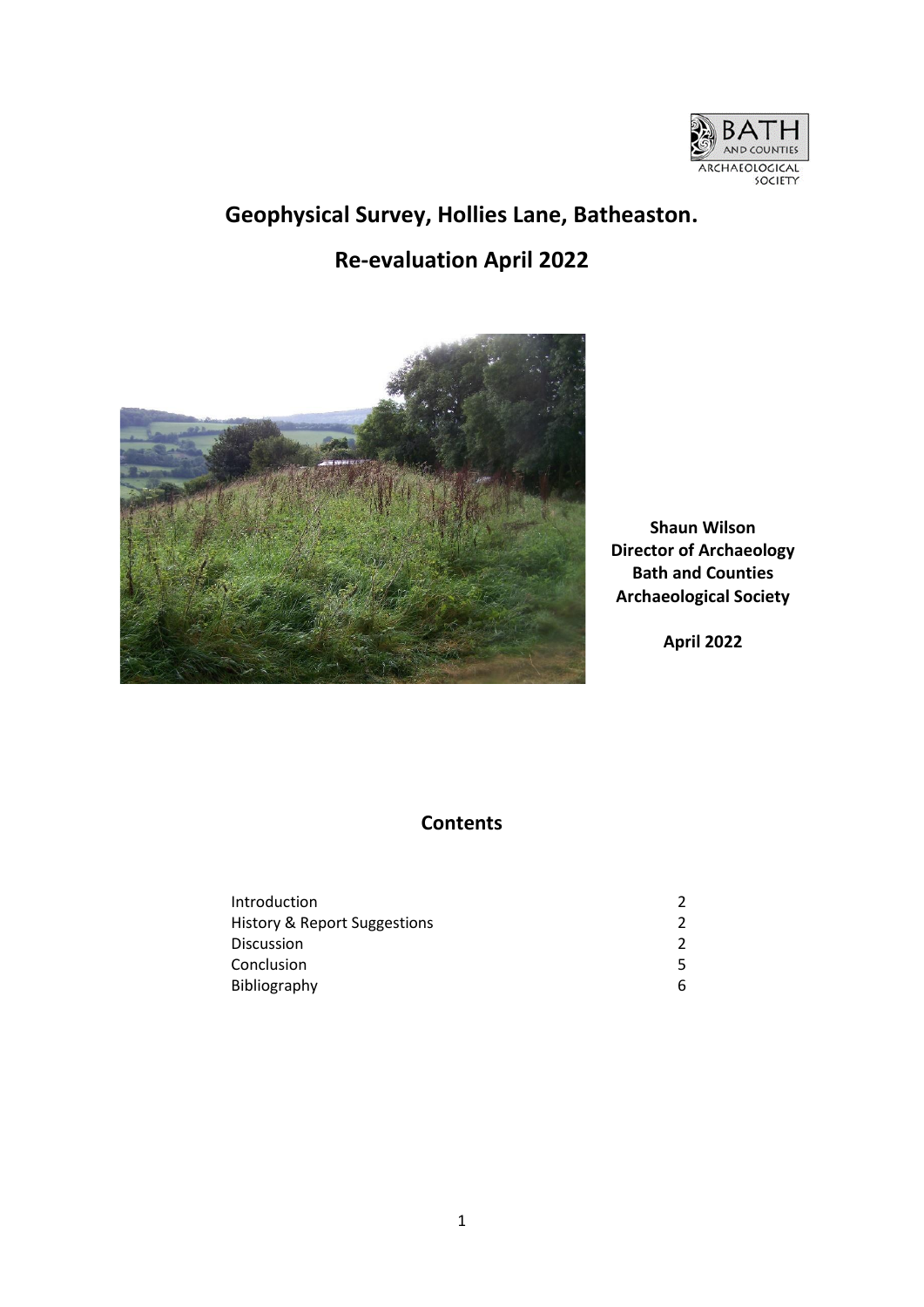#### **Introduction**

On taking up the position of Director of Archaeology, the author carried out an assessment of the published BACAS reports along with other investigations attempting to find field work projects for the society. A report that stood out was the Hollies Lane geophysics report (Jackson & Oswin, 2019) which suggested the feature at ST 779 690 (Figure 1), was man-made and carried a further suggestion of being a potential long barrow.

If this feature were a long barrow, this would be extremely important to the Neolithic landscape of the area, long barrows (usually Neolithic) are absent in the area for a radius of several miles, add to this only one cursus and no causewayed enclosures in the area would make this a unique find.



# History

In July 2019, the B.A.C.A.S. (BACAS) Geophysics team conducted a survey of the hill that was perceived to be of long barrow shape and reported the findings, (Jackson & Oswin 2019). The findings included the following points:

- 1. On the west side, the mound appears as a distinct feature, although this is less obvious on the east side where the slope is continuous. The mound blends into the rising ridge at its north end, and the mound is approximately 60m long and 25m wide.
- 2. It was reported that someone perceived the feature to be a possible long barrow in one of the Wessex Water documents.
- 3. The feature "seems to have had the centre scooped out and filled with low resistance (wet) material."
- 4. "The results suggest the mound may be manmade, but further work is needed to identify the provenance of the feature."
- 5. The long barrow suggestion is credible but has not been proven.

# Discussion

In 1991 in advance of a new reservoir to be constructed by Wessex Water, Bath Archaeological Trust (BAT) undertook excavations and surveys immediately to the north and northeast of the feature, a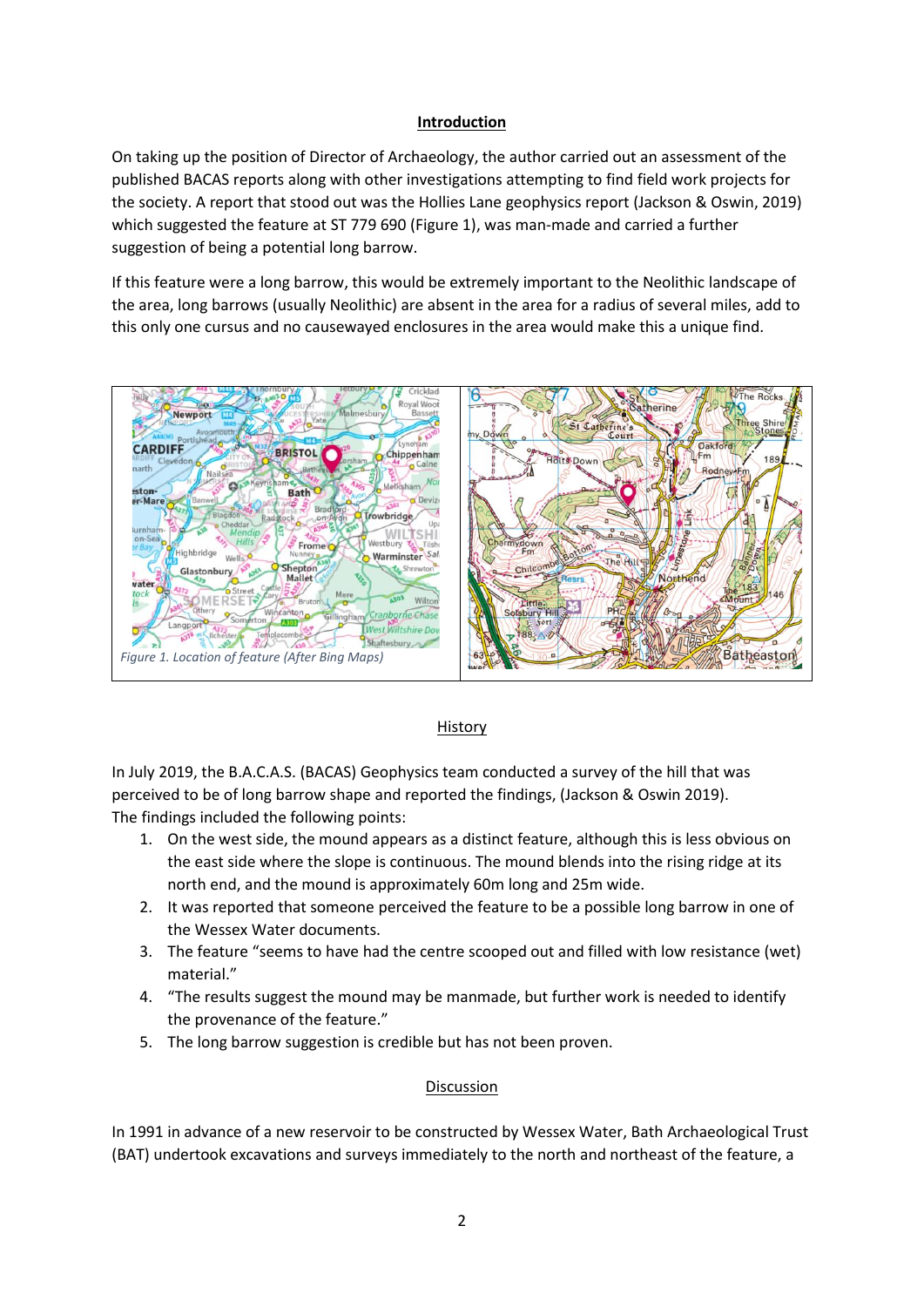report was written and lodged with the HER, (Russett, 1991). As can be seen in Figures 2 and 3, area 3 is in the field immediately north (a matter of metres) of the feature.



*Figure 2 Map of the BAT excavations 1, 2 and 3 showing the location (star) of the feature later surveyed (After Russett)*

Discussion of points noted:

# Point 1.

As seen in the photograph (Figure 4), the mound rather than blending into the ridge at the north end of the field is part of a longer hilltop, and the "slight plateau" noted in the BAT report in which area 3 was excavated can also be seen and is part of the same hill.

\*Note, apologies on the reproduction of the photograph, normal copying facilities were not available at time of visit, November 2021.

#### Point 2.

The features around area 3 were discussed in the BAT report and the Holloway forming the northern boundary of the reservoir was reported as ancient, probably prehistoric. If the southern half of the hill were seriously considered a potential long barrow it would be strange that this was not noted in the published report.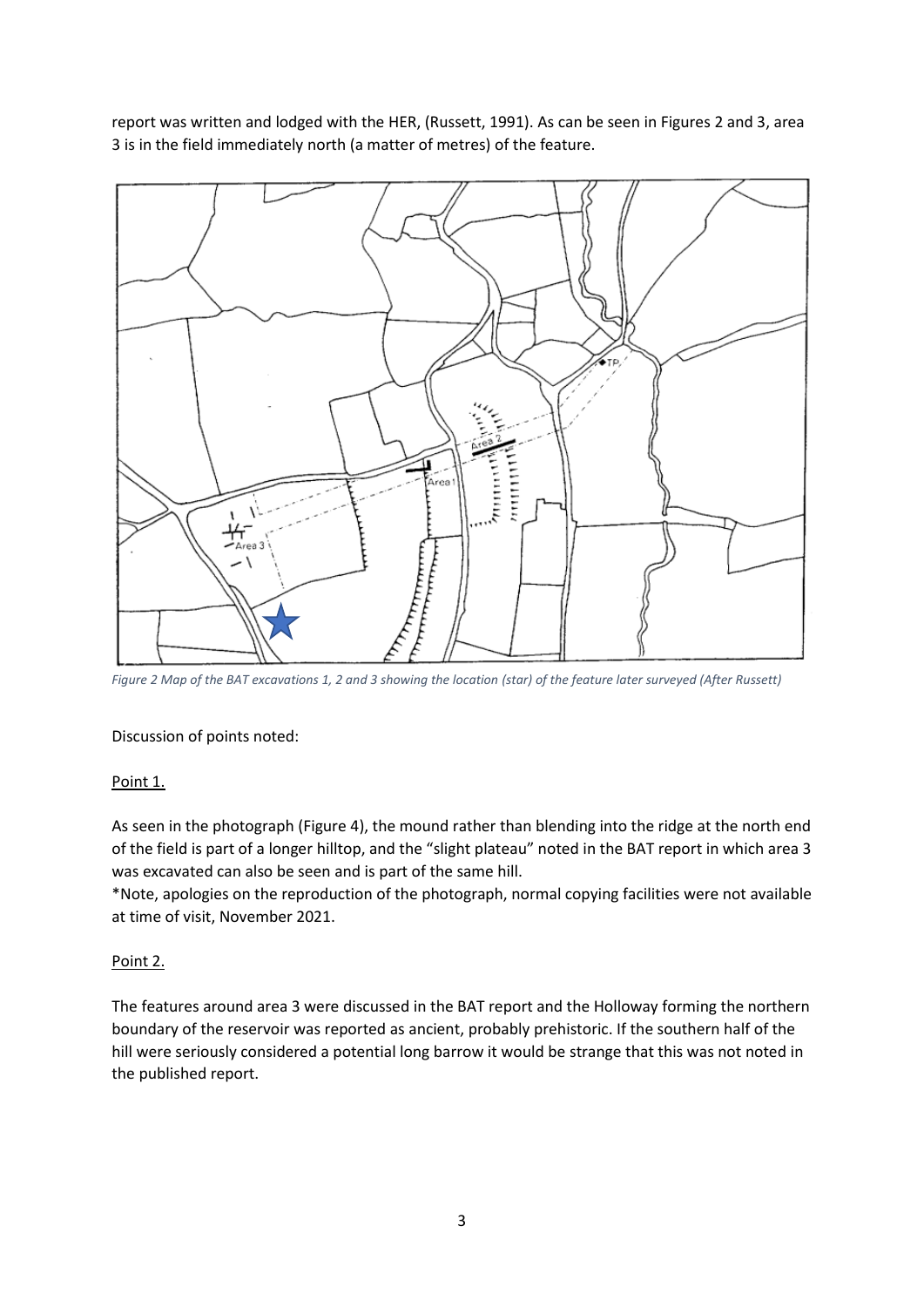

*Figure 3. Report map overlaid on current map, with star showing area of survey (after Bing Maps & Russett.)*

# Point 3

The BACAS geophysics reported that the centre was scooped out and refilled with different material, the BAT report states that Area 3, the plateau, *"has a solid geology basically consisting of Oolitic limestone, but with a series of clay-filled natural features and in some areas, a thick (up to 2m depth) cover of clay above the bedrock"*. The BAT report also stated that Area 3 underwent an earlier geophysical survey which "*concluded that there was a major natural clay-filled feature running north-south through the site*".

Area 3 did show several slight features on an earlier proton magnetometer survey, however the trenches placed over these features found no archaeological features.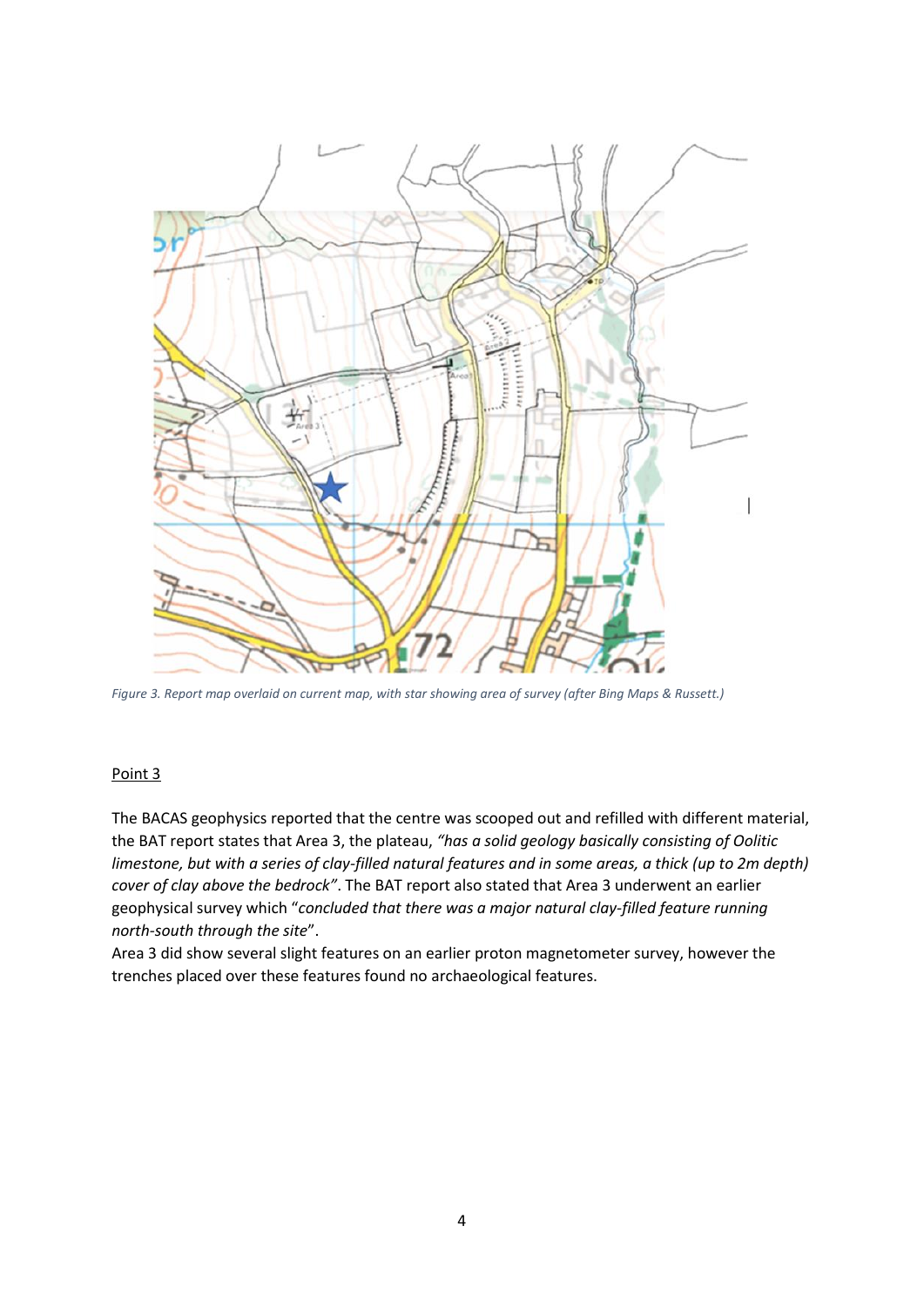

*Figure 4. Aerial Photograph (After National Monuments Register)*

Point 4.

The suggestion that the mound is man-made due to an area of low resistance material is at odds with the BAT report which concludes (with excavation) that the low resistance material is naturally occurring pockets of clay.

# Conclusion

Part of the shape of the mound was a contributary reason for the geophysical survey conducted by BACAS, however, as can be seen in the photograph in Figure 4, what appears on the ground is not a barrow but is part of a longer hilltop of which in the northern half is a plateau.

The BACAS suggestion that this may be manmade due to an area of low resistance on the geophysical survey is mirrored on the north half of the hill by naturally occurring pockets of clay of which a longer feature extends to the south. Some of these features were excavated by BAT with no archaeological remains found in either finds or features.

To build a mound of this substantial size would require a great deal of material, there is no evidence of ditches as would be expected with a long barrow.

The BACAS report states the long barrow suggestion is credible, however, currently there is no evidence to support this statement.

It is recommended that no further archaeological work is necessary at this site and is no longer under consideration for further field work.